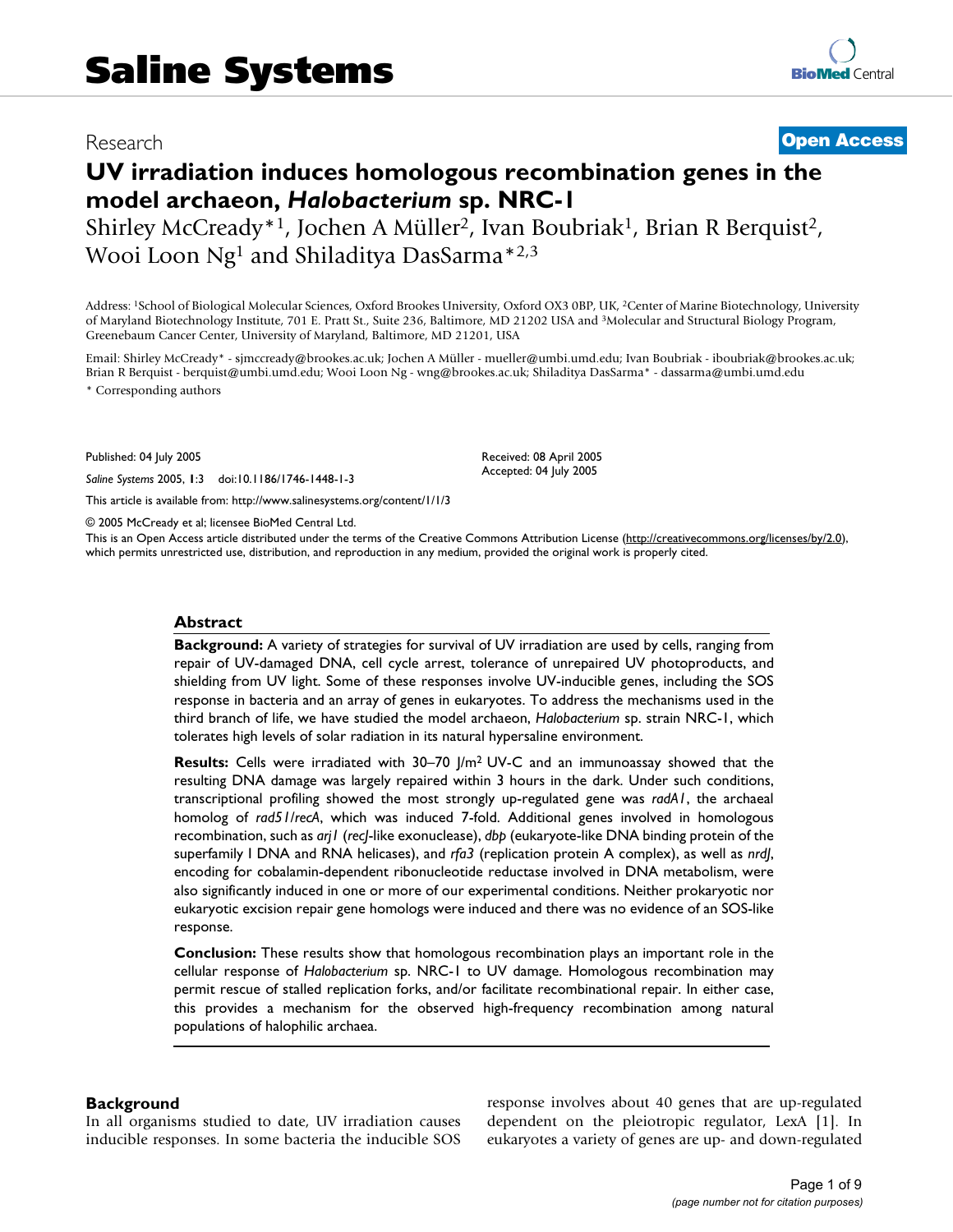in response to UV-damage including several DNA repair genes, although no eukaryotic equivalent of the bacterial SOS response has been identified [2]. Among archaea, most studies have heretofore been limited to comparative genomic approaches where inducible mechanisms have not been discernable [3,4]. The hyperthermophilic archaea have been found to carry homologs of several eukaryotic nucleotide excision repair (NER) genes, including *rad2* (*FEN1*/*XPG*), *rad3* (*XPD*), *eif4A* (*rad1*/*XPF*), and *rad25* (*XPB*) [5,6]. Remarkably, extremely halophilic archaea, such as the model organism *Halobacterium* sp. strain NRC-1, and some non-thermophilic methanogenic archaea, were found to harbor homologs of both eukaryotic NER genes and bacterial NER genes, *uvrA*, *uvrB*, *uvrC* and *uvrD* [6-8]. The classic SOS response system regulated by LexA is lacking in archaea, however, and the relationship between the bacterial and eukaryotic repair systems in archaea is not currently known [9].

Halophilic archaea, such as *Halobacterium* spp., are excellent experimental systems for studies of DNA repair because they are amongst the few archaeal microorganisms to encounter high levels of sunlight in their natural environment. They occupy an extreme environmental niche, where exposure to intense solar radiation leads to evaporation and concentration of NaCl to near- or even super-saturation. These microorganisms, including the sequenced wild-type model, *Halobacterium* sp. NRC-1, are highly resistant to the damaging effects of UV radiation in sunlight, principally due to extremely efficient photoreactivation of DNA damage [10,11]. In the presence of visible light they can survive UV doses many times higher than they would ever be exposed to naturally. Cell survival approaches 100 % after doses up to 100 J/m2 while 1 hour exposure to sunlight inflicts damage equivalent to, at most, only a few J/m2 [[12]; SM, unpublished]. UV tolerance of *Halobacterium* sp. NRC-1 is compared to other key organisms in Figure [1.](#page-2-0) *Halobacterium* is significantly more UV-tolerant, even without photoreactivating light, than *Escherichia coli* or *Saccharomyces cerevisiae*, though not as resistant as the extremely radiation-resistant *Deinococcus radiodurans*. Halophilic archaea also have excision repair mechanisms that can operate in the absence of photoreactivating light [12,13]. In addition, like bacteria and eukaryotes, they are likely to possess mechanisms that enable them to tolerate the presence of some unrepaired UV lesions, including lesion bypass by DNA polymerases that can circumvent photoproducts [14]) and recombination to facilitate recovery of stalled replication forks [15,16].

We have taken a multifaceted approach to the study of UV responses in *Halobacterium* sp. NRC-1. Previously, the critical role for *phr2* in light repair was demonstrated through a combination of genetics and biochemistry [11]. Here,

we use DNA microarrays to show the importance of homologous recombination genes in the response of cells to UV damage. Interestingly, our results are distinct from those obtained in a previous study on *Halobacterium* sp. NRC-1 using significantly higher doses of UV irradiation [17].

## **Results and Discussion**

In order to understand gene expression responses to UV at the whole genome level, we studied the model archaeon, *Halobacterium* sp. strain NRC-1, employing DNA microarrays. We used three different doses of UV-C, 30 J/m2, 50 J/  $m<sup>2</sup>$ , and 70 J/m<sup>2</sup>, with post-irradiation incubation times in the dark of 1 hour and 3 hours (Materials and Methods). At these UV doses, survival of cells is close to 100 % following DNA damage either in the light or in the dark (Figure [1](#page-2-0)) [11,18]. Cells were irradiated in growth medium with post-irradiation incubation in the same medium so as to introduce minimal additional stresses. To give an indication of repair rates at the doses used, we determined the relative occurrences of cyclobutane pyrimidine dimers (CPDs) and 6-4 photoproducts over time after irradiation with an intermediate dose of 50 J/m<sup>2</sup> (Figure [2\)](#page-3-0). The majority of photoproducts were repaired during the 3-hour period, though some cyclobutane dimers still remained at 3 hours.

Custom DNA microarrays were fabricated using inkjet technology (Agilent Technologies, Palo Alto, CA) with inhouse oligonucleotide design performed with the program OligoPicker [19]. The arrays contained 8,455 60 mer nucleotide features representing 2474 open reading frames (ORFs). The high specificity of 60-mer oligonucoletide arrays have been demonstrated previously [20]. Up to three probes were designed per ORF with a mean T*<sup>m</sup>* of 81°C and a T*m* range of 3°C. The microarray slides harbor both gene-probes (~8,000 features per array) as well as  $\sim$ 400 negative and positive control spots to test hybridization conditions and allow for error modeling. These microarrays were thoroughly tested for linearity of response and statistical significance in a related study of anaerobic respiration in *Halobacterium* sp. NRC-1 [21]. Signal intensities with a dynamic range in excess of three orders of magnitude were found allowing simultaneous analysis of low- and high intensity features.

For microarray analysis, two doses of UV-C, 30 J/m2 and 70 J/m2 were used. Microarray data quality was considered high. After removal of outliers, features replicated within a single array showed low differences in absolute processed signal intensities (7 % on average); and spot-to-spot variation for replicate experiments was 9 %. Of the 2474 open reading frames (ORFs) of *Halobacterium* sp. NRC-1 represented, 100 were significantly up-regulated and 150 were significantly down-regulated (1.5-fold above or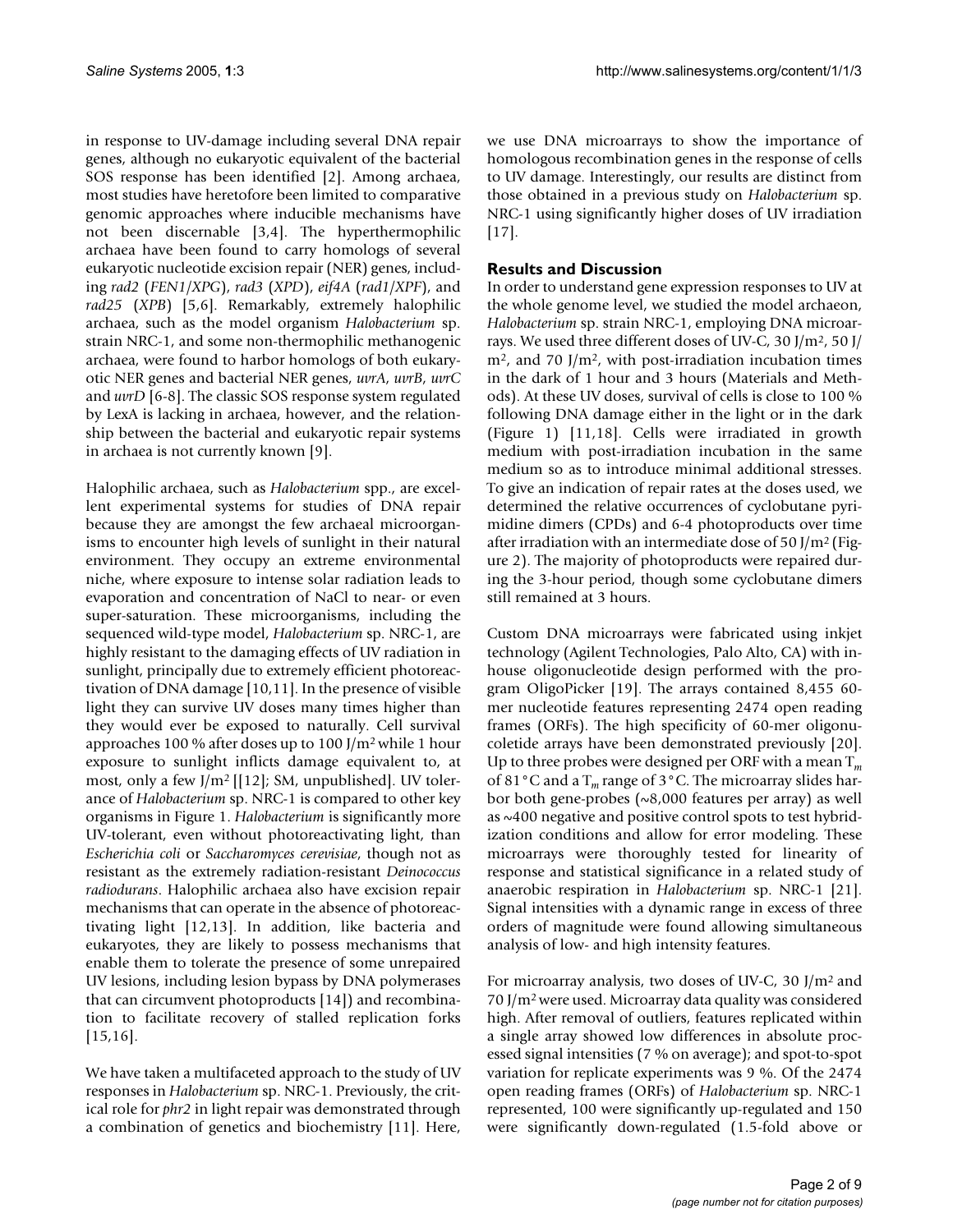<span id="page-2-0"></span>

#### **Figure 1**

Survival of model organisms exposed to UV-C radiation. The percent survival (*y* axis logarithmic scale) is plotted versus dose of UV radiation (*x* axis linear scale) for human fibroblasts [41], *Escherichia coli* [42], *Saccharomyces cerevisiae* [43], *Halobacterium*  sp. NRC-1 (in the dark or in presence of visible light) [11], and *Deinococcus radiodurans* [44].

below, respectively, p-value < 0.05) in at least one experimental setting. In the current study, we focused on genes involved in homologous recombination and DNA metabolism, which are the most significantly induced (Table [1\)](#page-4-0). Expression levels for all genes represented on the array for the 30 J/m2 dose are also provided (see Additional file 1). Data obtained from UV irradiation with 70 J/m<sup>2</sup> were essentially the same (not shown). At either dose, the pat-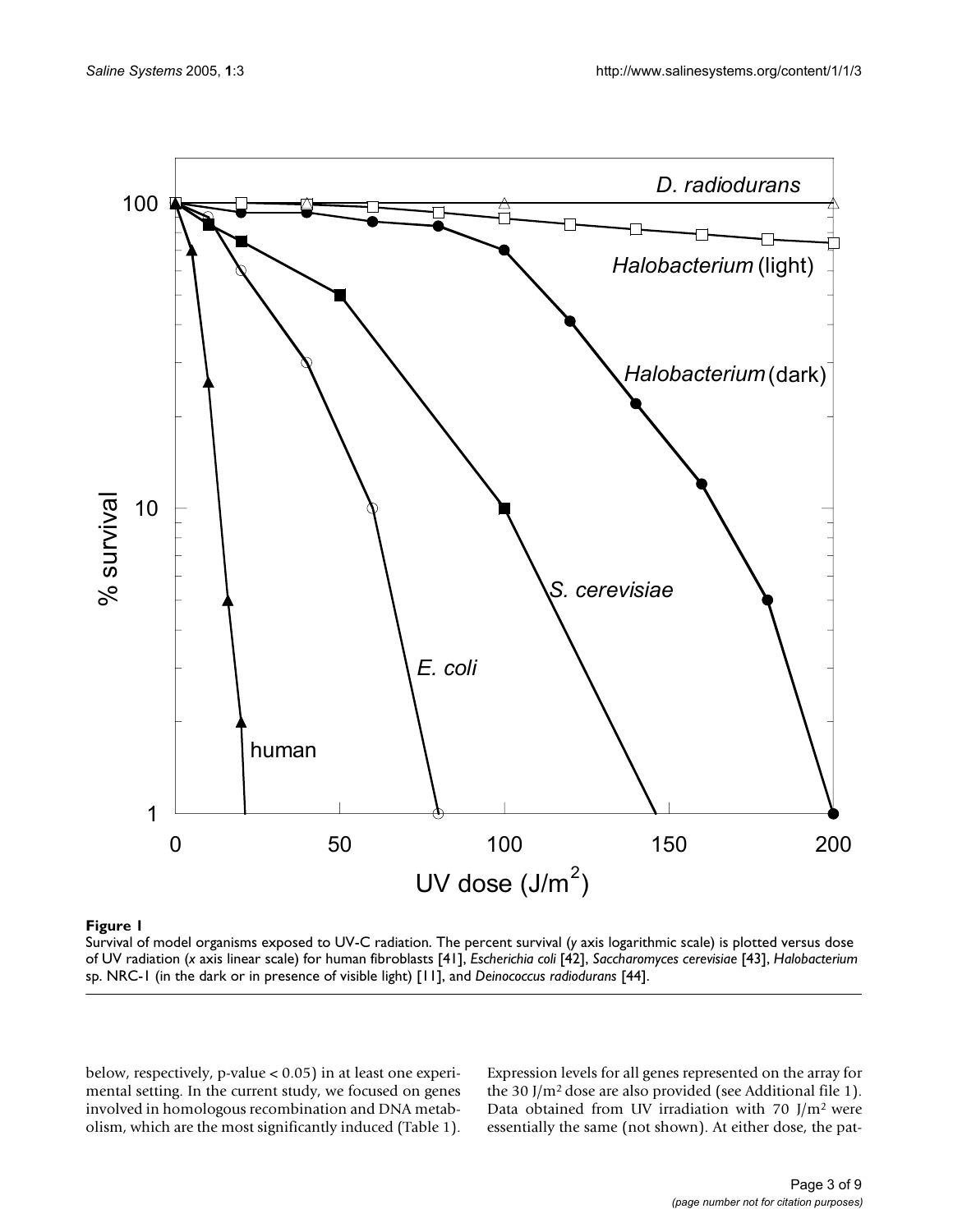<span id="page-3-0"></span>

# repair of UV photoproducts (after a dose of  $50J/m<sup>2</sup>$ )

## **Figure 2**

Repair of the two principle UV-induced photoproducts in *Halobacterium* sp. Repair of cyclobutane pyrimidine dimers (CPDs) and 6-4 photoproducts (6-4 pp) was measured after a UV-C dose of 50 J/m<sup>2</sup>. About 55 % of CPDs and 25 % of 6-4 pp remain unrepaired after 1 hour; after 3 hours, the percentages are 28% and 2% respectively.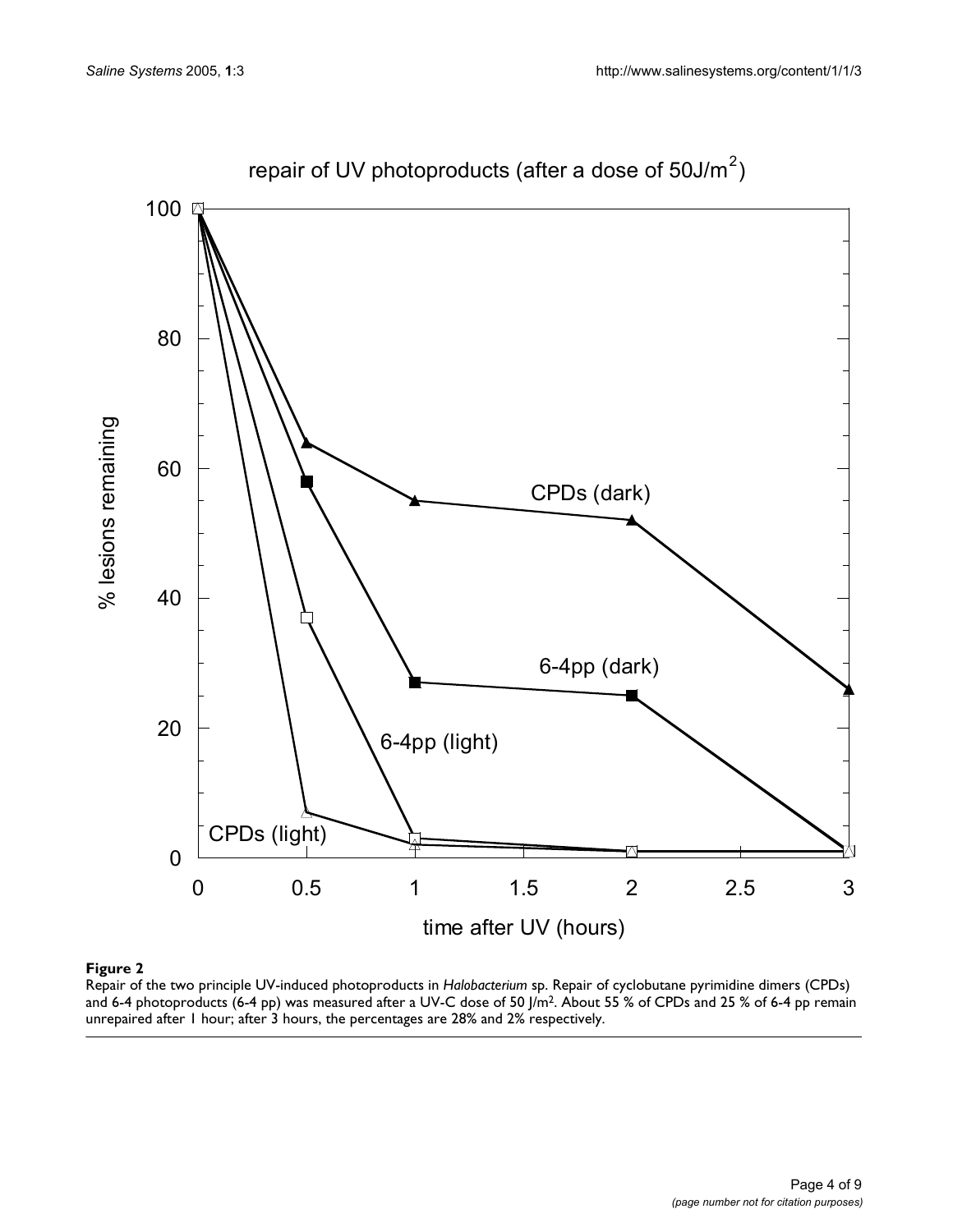| Functional category | Gene number    | Gene name | Fold Induction   |                  | Predicted function                                          |
|---------------------|----------------|-----------|------------------|------------------|-------------------------------------------------------------|
|                     |                |           | l hr             | 3 <sub>hr</sub>  |                                                             |
| recombination       | VNG2473        | radA l    | 7.4              | 6.4              | Rad51/RecA recombinase                                      |
|                     | <b>VNG2160</b> | rfa3      | 1.5 <sup>a</sup> | 1.5 <sup>a</sup> | RPA41 homolog, contains Zn- finger motif                    |
|                     | <b>VNG2162</b> | rfa8      | l.5ª             | 1.5 <sup>a</sup> | RPA32 homolog                                               |
|                     | <b>VNG2163</b> | ral       | 1.5 <sup>a</sup> | 1.5 <sup>a</sup> | <b>RPA linked ORF</b>                                       |
|                     | <b>VNG2167</b> | dbp       | 1.9              | $\mathsf{I}$ .4  | Superfamily I helicase, DNA binding protein eukaryotic-like |
|                     | <b>VNG0779</b> | arj l     | $\mathsf{I}$ .4  | ۱.5              | RecJ like exonuclease                                       |
| <b>DNA</b>          | <b>VNG1644</b> | nrdl      | 2.8              | 3.1              | class II ribonucleoside reductase                           |
| metabolism          | <b>VNG1642</b> | Vng1642   | 3.5              | 4.3              | Unknown, contains Zn- finger motif                          |

<span id="page-4-0"></span>**Table 1: UV irradiation (30 J/m2)-inducible recombination- and DNA metabolism genes in** *Halobacterium* **sp. NRC-1.**

*a* Fold induction after irradiation with 70 J/m2.

tern of inducible transcripts was very different from what would be seen in *E. coli*, not surprisingly, since there is no LexA homolog in *Halobacterium* sp. NRC-1. Moreover, there was no evidence of a classic coordinated SOS response and neither the prokaryotic DNA repair genes, including *uvrA*, *uvrB*, *uvrC* and *uvrD* nor any of the eukaryotic repair gene homologs were up-regulated.

Strikingly, however, the *radA1* gene showed the most inducible transcript  $(\sim 7 \text{ fold})$  at 1 hr and 3 hrs after both UV doses (Table [1;](#page-4-0) Figure [3](#page-5-0)). RadA1 is the *Halobacterium* sp. NRC-1 homolog of RecA/Rad51, which catalyses strand invasion and exchange during homologous recombination. RadA1 is more similar to Rad51 in eukaryotes than to bacterial RecA. Deletion of *radA* has been shown to cause severe UV sensitivity in the related halophililc archaeon, *Haloferax volcanii* [22]. The expression change of *radA1* was considered statistically highly significant based on the following: The *radA1* gene is represented by 3 different probes per array with one of those probes being duplicated, combining to a total of 24 data points for that gene in the present report. In addition, cDNA was prepared from three independently treated cultures per condition and array. The average standard deviation of the fold changes for all *radA1*-probes within an array was 0.85, while the array-to-array difference for identical probes in replicated experiments was 18 %. The average pvalue of log ratios was  $< 10^{-22}$ . Results from previous transcriptome profiling after environmental perturbations indicate that a 7-fold expression change is high in comparison to any gene in *Halobacterium* sp. NRC-1 [[21]; JM and SD, unpublished data]. In those experiments (5 different conditions not involving UV irradiation) the *radA1* gene was not differentially expressed demonstrating that the induction presented here was caused by UV irradiation.

The *radA2* (*radB*) gene, a second homolog of *recA* in archaea, encoding a protein with unknown role in homologous recombination, was not up-regulated, in agreement with observations in other archaea [23]. Accompanying *radA1* induction, several other genes involved in homologous recombination were significantly induced after UV irradiation. The *dbp* gene, encoding a eukaryote-like DNA binding protein of the superfamily I DNA and RNA helicases, was upregulated 1.95 (p-value 0.04) at 1 hr post UV-irradiation with 30 J/m2. The *arj1* gene, encoding a *recJ*-like exonuclease was up-regulated 1.5 fold (p-value 0.008) at 3 hrs  $(30 \text{ J/m}^2)$ . Additionally, an apparent operon encoding RPA ssDNA binding protein complex, *rfa3*, (VNG2160, RPA41 homolog, Zn-finger containing), *rfa8* (VNG2162, RPA32 homolog), and an uncharacterized linked ORF (VNG2163) was induced  $1.53 \pm 0.02$  fold (p-values < 0.001) at both time points after irradiation with 70 J/m<sup>2</sup>. Similar fold changes were measured after irradiation with 30 J/m2, however, p-values were around 0.1. In eukaryotes, RPA-ssDNA complexes are formed during almost all DNA-damage repair pathways. For example, RPA-proteins are recruited to Rad51 foci, protein complexes that accumulate at sites of DNA damage and stalled replication forks [24,25]. None of the other four RPA homologs of *Halobacterium* sp. NRC-1 (VNG0133, 1253, 1255, 6403) was significantly differentially expressed. As for *radA1*, neither of the above genes were found to be differentially expressed in other environmental perturbation experiments [[21]; JM and SD, unpublished data].

Our microarray data, together with these findings, strongly suggest a key role for homologous recombination in survival of UV damage in this class of archaea. By analogy with other organisms, there are at least two ways that recombination might contribute to survival of UV damage in *Halobacterium* sp. NRC-1. (i) Recombinational rescue of stalled replication forks may take place [15,26]. Rescue of stalled forks is likely to be error-free and this would fit with the low mutation rate in *Halobacterium* spp. [[1]27; SM, unpublished data]. (ii) Recombinational repair may occur by using duplicate copies of the genome,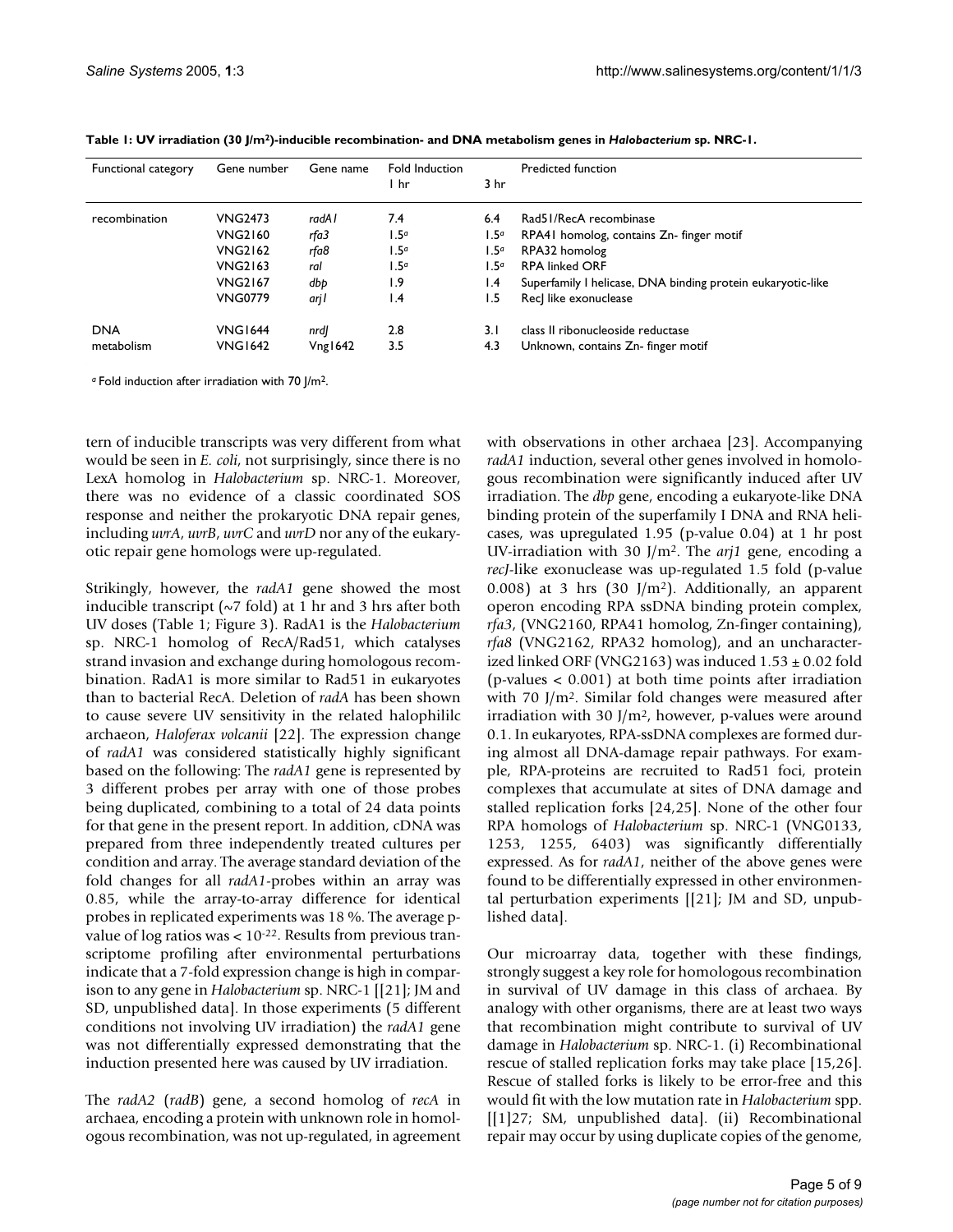<span id="page-5-0"></span>

Relative genome-position of ORF

## Whole genome microarray hybrid **Figure 3** ization results comparing UV-irradiated cells to control cells

Whole genome microarray hybridization results comparing UV-irradiated cells to control cells. Irradiated cells received a UV-C dose of 30 J/m2 and incubated in the dark for 1 h (upper panel) and 3 h (lower panel). Control cells were treated exactly the same except for UV-irradiation. For each ORF represented on the array, the logarithm of the hybridization ratio of UV-irradiated cells (Cy5-labeled cDNA) to control cells (Cy3-labeled cDNA) is displayed in black marks on the *y* axis. The location of ORFs within the entire 2.6-megabase genome maps on the *x* axis. Expression ratios of selected genes are indicated.

a mechanism that has been suggested to facilitate postirradiation survival of *D. radiodurans* [28]. *Halobacterium* sp. NRC-1 is thought to contain multiple copies of its genome (J. Soppa pers. com.), which may greatly enhance recombinational repair.

In addition to genes involved in homologous recombination, several other genes were also highly induced. Most interestingly, the gene encoding a cobalamin-dependent class II RNR (*nrdJ*, formerly *nrdB2*) was strongly up-regulated (Figure [3](#page-5-0), Table [1](#page-4-0)). A small open reading frame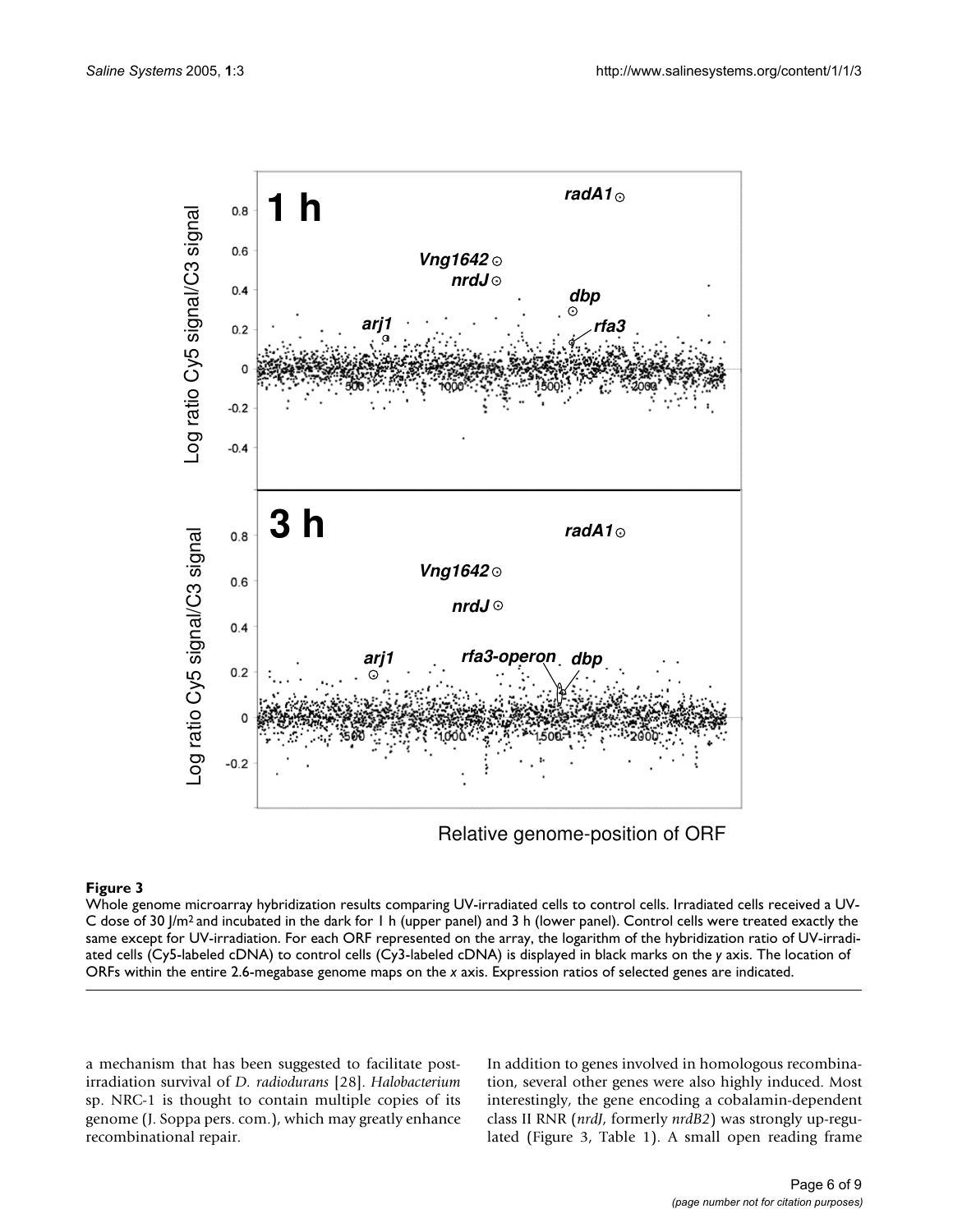(VNG1642) located immediately downstream to *nrdJ* encoding a small uncharacterized zinc-finger containing protein (COG1645) was also strongly induced. RNR is the rate-limiting enzyme in the *de novo* synthesis of deoxyribonucleotide triphosphates which are utilized in both DNA synthesis and DNA repair; the up-regulation of the *nrd* genes may reflect the need for increased deoxynucleotide concentrations to allow rapid and accurate excision repair. In yeast, DNA damage elicits an increase in dNTP levels; and increased dNTP pools improve cell survival post DNA damage [29]. In many other organisms, RNR genes are up-regulated by UV and were among the very first UV-inducible genes identified in an early study of UVinducible promoters in budding yeast [30]. RNR is regulated during the cell cycle in eukaryotes and the UV response depends on binding of transcription factor E2F to sites in the promoter [31]. It is noteworthy that, in *E. coli*, *nrd* genes are UV-inducible even in the absence of *lexA*  $[1]$ .

In addition to *nrdJ*, *arcBCA*, required for fermentation of arginine [32] were also particularly strongly induced, though only at the early time, and with some variation in magnitude of induction between repeat experiments. Whether this induction reflects a demand for rapid supply of ATP during periods of DNA-damage repair is not known. Another possibility is that the expression of these genes is exquisitely responsive to small stresses and we view these results with some caution at this stage.

A previous transcriptome analysis of UV-irradiated *Halobacterium* sp. strain NRC-1 cultures [17] showed, as we do, the lack of an SOS-like response and the lack of up-regulation of any of the NER genes by UV. However, these authors did not report strong induction of recombination genes or of RNR genes. The UV dose used in the latter study was substantially higher  $(200 \text{ J/m}^2)$ . This dose, which induces, approximately one photoproduct per 600 bp of DNA, causes about one hundred times as much DNA damage as induced by natural sunlight and resulted in compromised cell survival. It may be that the high UV dose caused interference with gene expression. This is in contrast to approximately one photoproduct per 4 kb at 30 J/m2 and one per 1.7 kb at 70 J/m2 [33-35], doses tolerated by *Halobacterium* sp. NRC-1 and used in the current study.

There have been questions raised as to the significance of gene expression responses to UV and other DNA damaging agents. In the yeast, *S. cerevisiae*, an analysis of deletion mutants lacking UV-inducible genes suggested that most do not contribute to survival of UV irradiation [36]. In addition, most yeast genes identified as having a role in surviving UV damage, by isolation of UV-sensitive mutants, including most NER genes, are not UV-inducible. In human cells too, most repair genes are not UVinducible [37]. Thus, transcriptome analysis must be interpreted with caution and inferences about the extent of gene involvement should be supported by physiological and functional studies. In the present report, the absolute contribution of the different DNA-damage repair systems has not been investigated. However, the high level of up-regulation of *radA1* and induction of other recombination genes while comparable few other gene expression changes occur, clearly suggests a significant role of homologous recombination in DNA-damage repair in *Halobacterium* sp. NRC-1.

## **Conclusion**

Our transcriptome profiling work, together with our studies of the physiological response of a model archaeon, has shown that genes involved in homologous recombination are induced by UV irradiation in relatively low doses. Our results are consistent with homologous recombination playing an important role in the cellular response to UV damage in *Halobacterium* sp. NRC-1, either to permit rescue of stalled replication forks or to facilitate recombinational repair. In either case, we find that induction of recombination genes is prominent in the response of *Halobacterium* sp. NRC-1 to UV irradiation, which is particularly significant as it has been shown recently that recombination is important in facilitating genetic exchange in wild populations of halophilic archaea [38]. Our results suggest that homologous recombination is stimulated by sunlight in this model archaeon.

## **Methods**

## *Culture conditions and UV-irradiation*

*Halobacterium* sp. strain NRC- 1 was grown at 37°C under aerobic conditions to early exponential growth phase  $(OD_{600} 0.19 - 0.23)$  in complete medium [39] and irradiated in the dark, in medium, using a UV-C source with dose rate of 1 J/sec/m<sup>2</sup>. Post-UV incubation was continued at the same temperature, without changing the medium. Typically, UV-irradiation is not carried out in growth media because of possible absorption of UV wavelengths. For the present microarray experiments, irradiation in growth medium was of particular importance to avoid additional stress caused to the cells by harvesting and changing media. Moreover, we ascertained that the absorption of UV-C by the growth medium used was minimal by measuring transmission of 260 nm light in a spectrophotometer. The effective UV dose was not significantly affected by irradiating in medium.

## *Measurement of photoproducts*

A dot-blot immunoassay for differential quantitation of CPDs and 6-4 photoproducts was carried out as described in detail previously [40]. Briefly, exponential phase cells were harvested and irradiated in sterile salts solution with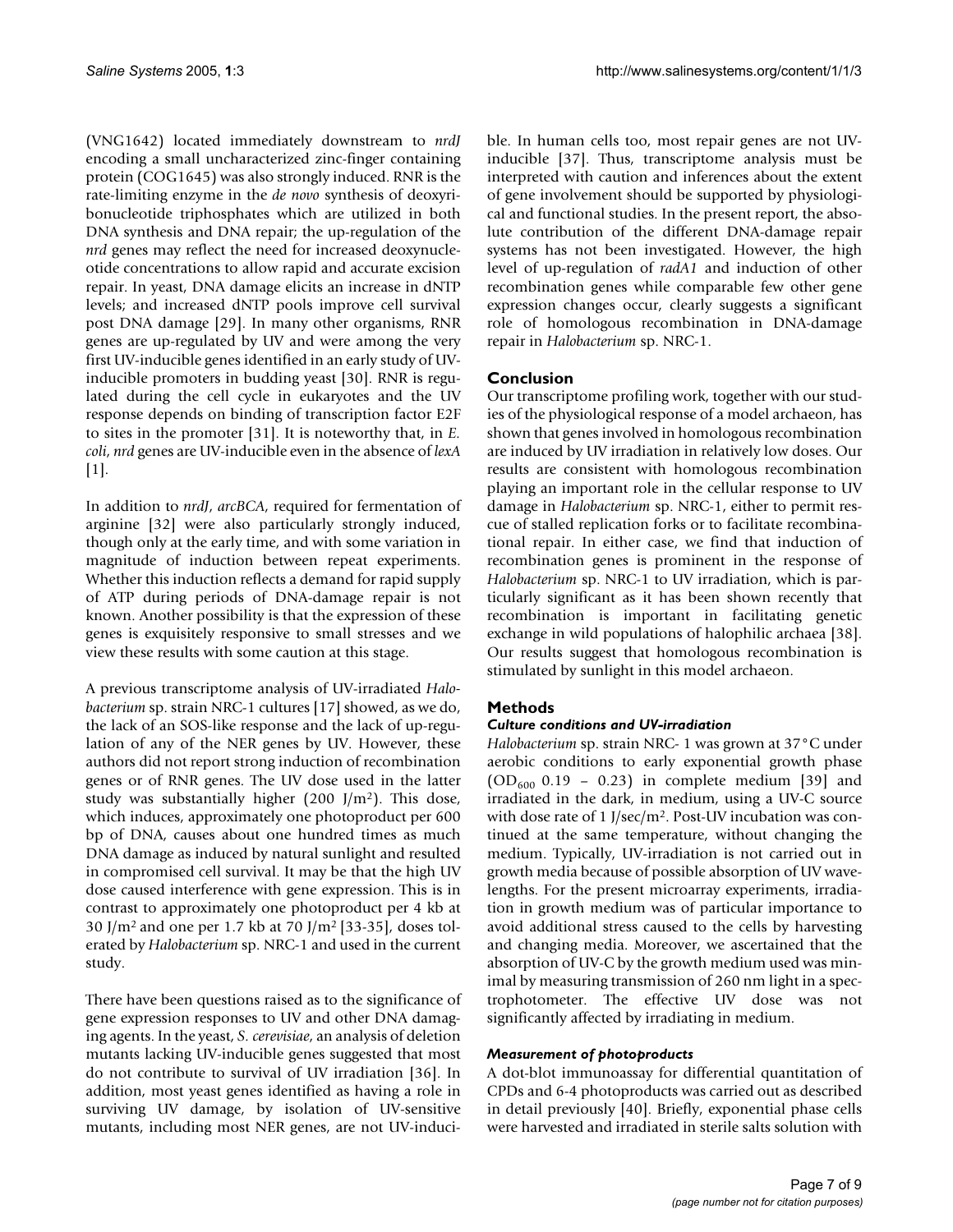UV-C at a dose rate of 1 J/sec m2. Aliquots of yeast extract and casein hydrolysate solutions were added to restore nutrients and the irradiated cells were incubated aerobically at 37°C to allow repair to proceed. All irradiation and post-UV incubation was carried out either under yellow light illumination or in the dark. Samples were taken at timed intervals and DNA extracted for measurement of photoproducts. DNA concentrations in different samples were carefully equalised. Subsequently, each DNA sample was divided into two and one half was treated with hot NaOH to destroy 6-4 photoproducts. Two identical dot blots were prepared on nitrocellulose filters, each containing a set of dilutions of each DNA sample. One filter was exposed to a CPD photolyase to destroy cyclobutane dimers in all the DNA samples on that blot to allow measurement of 6-4 photoproducts alone. The dot blots were then exposed to rabbit polyclonal antiserum containing antibodies to 6-4 photoproducts and CPDs, then to biotinylated anti-rabbit antibody followed colorimetric quantitation using alkaline photsphatase-conjugated Extravidin (Sigma), Nitro Blue tetrazolium (NBT) and 5 bromo-4-chloro-indolyl phosphate (BCIP) substrate. The amount of color was measured using a scanning densitometer (BioRad GS-670) and compared to a set of standards included on each blot.

### *Microarray procedures*

Relative mRNA levels were determined by parallel twocolor hybridization to oligonucleotide (60-mer) microarrays representing 2474 ORFs representing 92 % of *Halobacterium* sp. NRC-1 ORFs according to Müller and DasSarma [21]. Transcriptome profiling of cells irradiated with 30 J/m<sup>2</sup> was carried out in duplicate. Transcriptome analysis of cells irradiated with 70 J/m2 was carried out only once since results were essentially the same as for 30 J/m2. Total RNA was isolated from 50 ml cultures immediately after harvesting at 2°C using Agilent Total RNA isolation kit (Agilent) and DNA was hydrolysed using amplification grade DNase (Sigma, UK). In order to minimize biological noise, RNA preparations from three cultures grown under identical conditions were pooled to equal parts for cDNA synthesis. cDNA was prepared from 7 µg total RNA with Super Script III reverse transcriptase (Invitrogen, UK) and Cy3- or Cy5-dCTP (Amersham Biosciences, UK). Performance of duplicate experiments in which dyes were swapped during synthesis to account for labelling differences was not required. Previous results showed that differences in the relative intensity of the channels could be adjusted for by intensity-dependent LOWESS normalization [[21]; JM and SD, unpublished data]. cDNA preparations were purified after alkaline hydrolysis of RNA on Qiagen mini-elute columns (Qiagen, UK). The labeled cDNA targets were mixed with hybridization buffer (Agilent) and control targets (Agilent), and hybridized to microarray slides, assembled into a hybridization chamber (Agilent), for 17 h at 60°C in the dark. Post hybridization, the slides were washed as described [21] and scanned for the Cy3 and Cy5 fluorescent signals with an Agilent DNA-microarray scanner (Model no. G2565BA). Image processing and statistical analysis were carried out using Agilent Feature Extraction Software Version 7.1 as described previously [21]. Log ratios for each feature were calculated and the significance of the log ratio was assessed by calculating the most conservative log ratio error and significance value (p-value) using a standard error propagation algorithm (Agilent) and a universal error model (Rosetta Biosoftware).

## **Competing interests**

The authors declare that they have no competing interests.

## **Authors' contributions**

SM designed the experiments, analyzed the data, and drafted the manuscript. JM assisted with experimental design, conducted the DNA microarray hybridization, and carried out bioinformatics and data analysis. IB assisted with experimental design and conducted the UV irradiation, RNA preparation, and cDNA labelling. BB assisted with bioinformatics analysis. WN assisted with UV irradiation, RNA preparation, and cDNA labelling. SD designed the experiments, assisted with data interpretation, and prepared the manuscript.

## **Additional material**

## **Additional File 1**

*Expression changes of* Halobacterium *NRC-1 open reading frames after UV irradiation with 30 J/m2 is provided as an additional XLS file.* Click here for file [\[http://www.biomedcentral.com/content/supplementary/1746-](http://www.biomedcentral.com/content/supplementary/1746-1448-1-3-S1.xls)

1448-1-3-S1.xls]

## **Acknowledgements**

We thank James P. Carney for critical reading of the manuscript. This work was supported by NSF grants MCB-0450695 and MCB-0296017 to SD and by BBSRC project grant P18099 to SM.

### **References**

- 1. Courcelle J, Khodursky A, Peter B, Brown PO, Hanawalt PC: **Comparative gene expression profiles following UV exposure in wild-type and SOS-deficient** *Escherichia coli***[.](http://www.ncbi.nlm.nih.gov/entrez/query.fcgi?cmd=Retrieve&db=PubMed&dopt=Abstract&list_uids=11333217)** *Genetics* 2001, **158(1):**41-64.
- 2. Cline SD, Hanawalt PC: **[Who's on first in the cellular response](http://www.ncbi.nlm.nih.gov/entrez/query.fcgi?cmd=Retrieve&db=PubMed&dopt=Abstract&list_uids=12728270) [to DNA damage?](http://www.ncbi.nlm.nih.gov/entrez/query.fcgi?cmd=Retrieve&db=PubMed&dopt=Abstract&list_uids=12728270)** *Nat Rev Mol Cell Biol* 2003, **4(5):**361-372.
- 3. Eisen JA, Hanawalt PC: **[A phylogenomic study of DNA repair](http://www.ncbi.nlm.nih.gov/entrez/query.fcgi?cmd=Retrieve&db=PubMed&dopt=Abstract&list_uids=10606811) [genes, proteins, and processes.](http://www.ncbi.nlm.nih.gov/entrez/query.fcgi?cmd=Retrieve&db=PubMed&dopt=Abstract&list_uids=10606811)** *Mutat Res* 1999, **435(3):**171-213.
- 4. DasSarma S, Kennedy SP, Berquist B, Ng WV, Baliga NS, Spudich JL, Krebs MP, Eisen JA, Johnson CH, Hood L: **Genomic perspective on the photobiology of** *Halobacterium* **species NRC-1, a phototrophic, phototactic, and UV-tolerant haloarchaeon.** *Photosyn Res* 2001, **70:**3-17.
- 5. Grogan DW: **[The question of DNA repair in hyperther](http://www.ncbi.nlm.nih.gov/entrez/query.fcgi?cmd=Retrieve&db=PubMed&dopt=Abstract&list_uids=10754577)[mophilic archaea.](http://www.ncbi.nlm.nih.gov/entrez/query.fcgi?cmd=Retrieve&db=PubMed&dopt=Abstract&list_uids=10754577)** *Trends Microbiol* 2000, **8(4):**180-185.